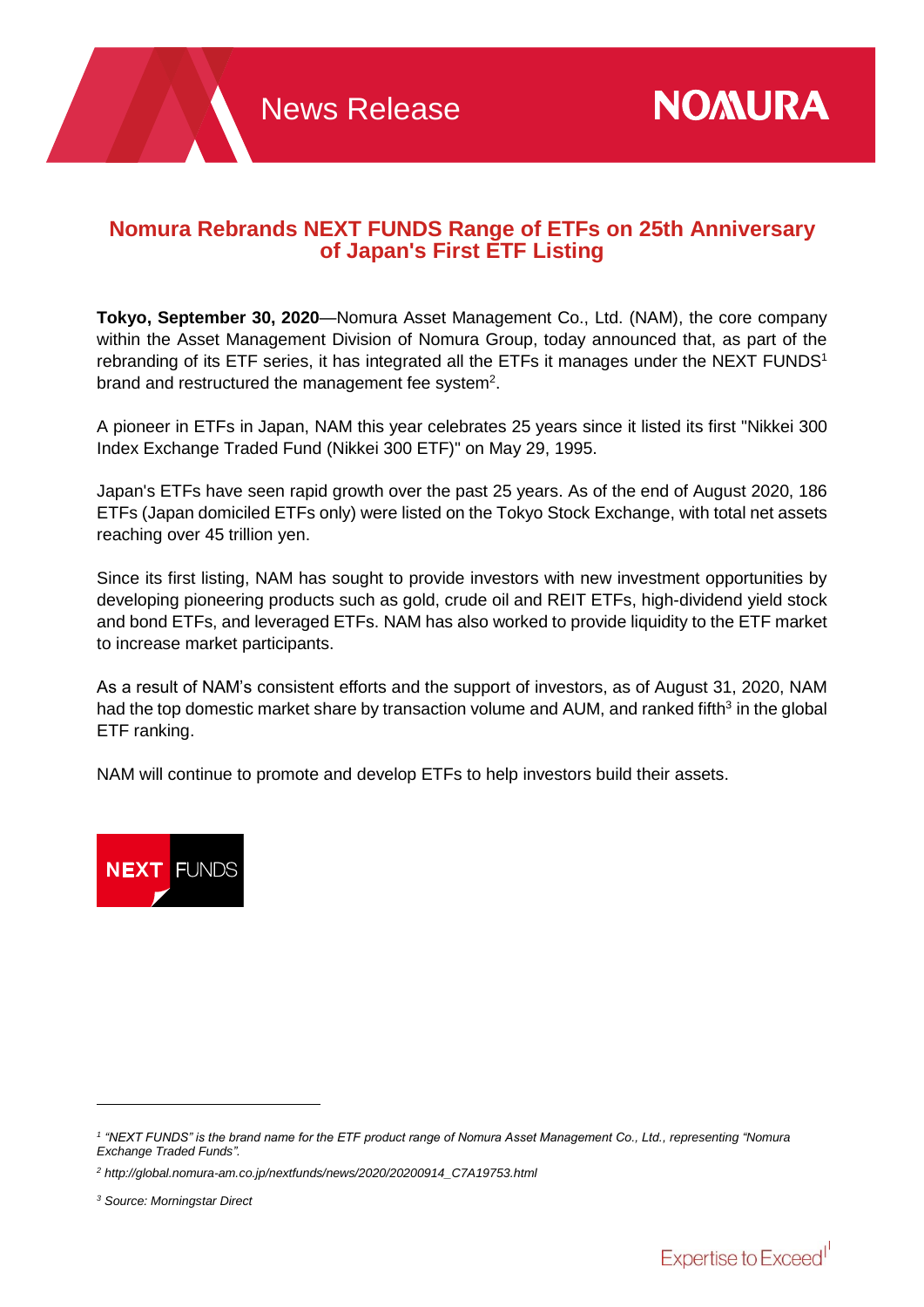

# **NEXT FUNDS market share in Japan** (as of August 31, 2020)

(Source) Compiled by Nomura Asset Management based on data from the Tokyo Stock Exchange and Nomura Research Institute's Fundmark/Dl.

(Note) All data is for Japan domiciled ETFs. Number of ETFs and AUM are as of August 31, 2020. Trading value represents the monthly in-session trading on the Tokyo Stock Exchange for August 2020.

# **NEXT FUNDS product range** (as of August 31, 2020)

With a broad lineup of stocks, bonds, REITs, and commodities, NAM provides various opportunities for investors in Japan to invest in assets all over the world.

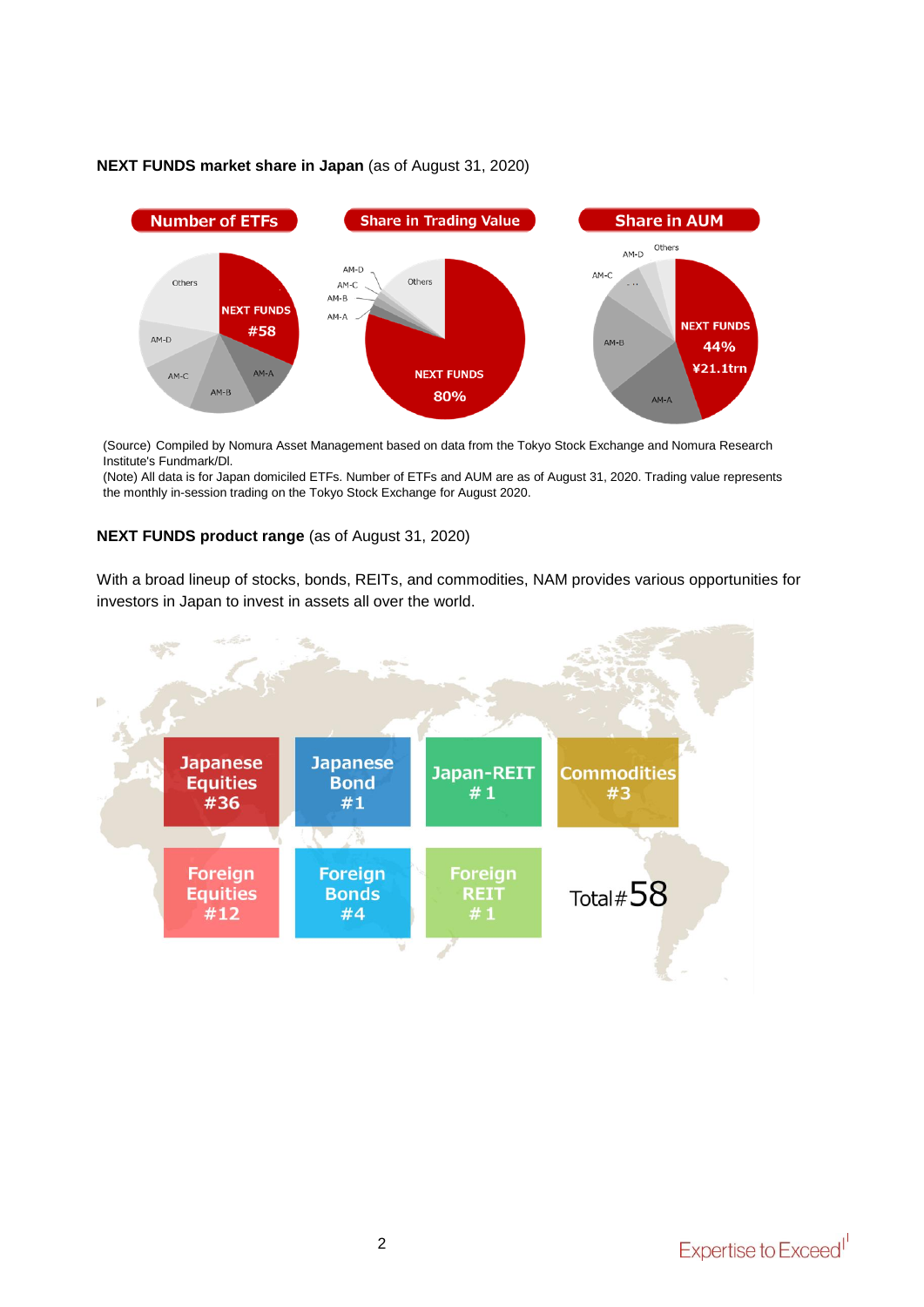

# **NEXT FUNDS performance over past 25 years** (January 1997 to August 2020)

### Nomura

Nomura is a global financial services group with an integrated network spanning over 30 countries. By connecting markets East & West, Nomura services the needs of individuals, institutions, corporates and governments through its four business divisions: Retail, Asset Management, Wholesale (Global Markets and Investment Banking), and Merchant Banking. Founded in 1925, the firm is built on a tradition of disciplined entrepreneurship, serving clients with creative solutions and considered thought leadership. For further information about Nomura, visit [www.nomura.com.](https://www.nomura.com/)

### **Disclaimer of Nomura Asset Management**

The contents of this material are based on an English translation of a Japanese announcement made on Sep 30, 2020 by Nomura Asset Management Co., Ltd. Whilst every effort has been made to translate the Japanese document into English, the accuracy and correctness of this translation are not guaranteed, therefore please refer to the original Japanese document.

Please note that the information contained in this document is for reference purposes only and does not constitute an offer to sell or the solicitation of an offer to buy securities by Nomura Asset Management Co., Ltd. to any person in Japan and does not constitute a distribution, an offer to sell or the solicitation of an offer to buy any securities or provide any services in any jurisdiction in which such distribution or offer is not authorized.

Furthermore, none of the shares of the Fund have been or will be registered under the United States Securities Act of 1933, as amended ("1933 Act"), or under the securities laws of any state or political subdivision of the United States of America or any of its territories, possessions or other areas subject to its jurisdiction including the Commonwealth of Puerto Rico (the "United States"). The Fund has not been and will not be registered under the United States Investment Company Act of 1940, as amended, nor under any other US federal laws.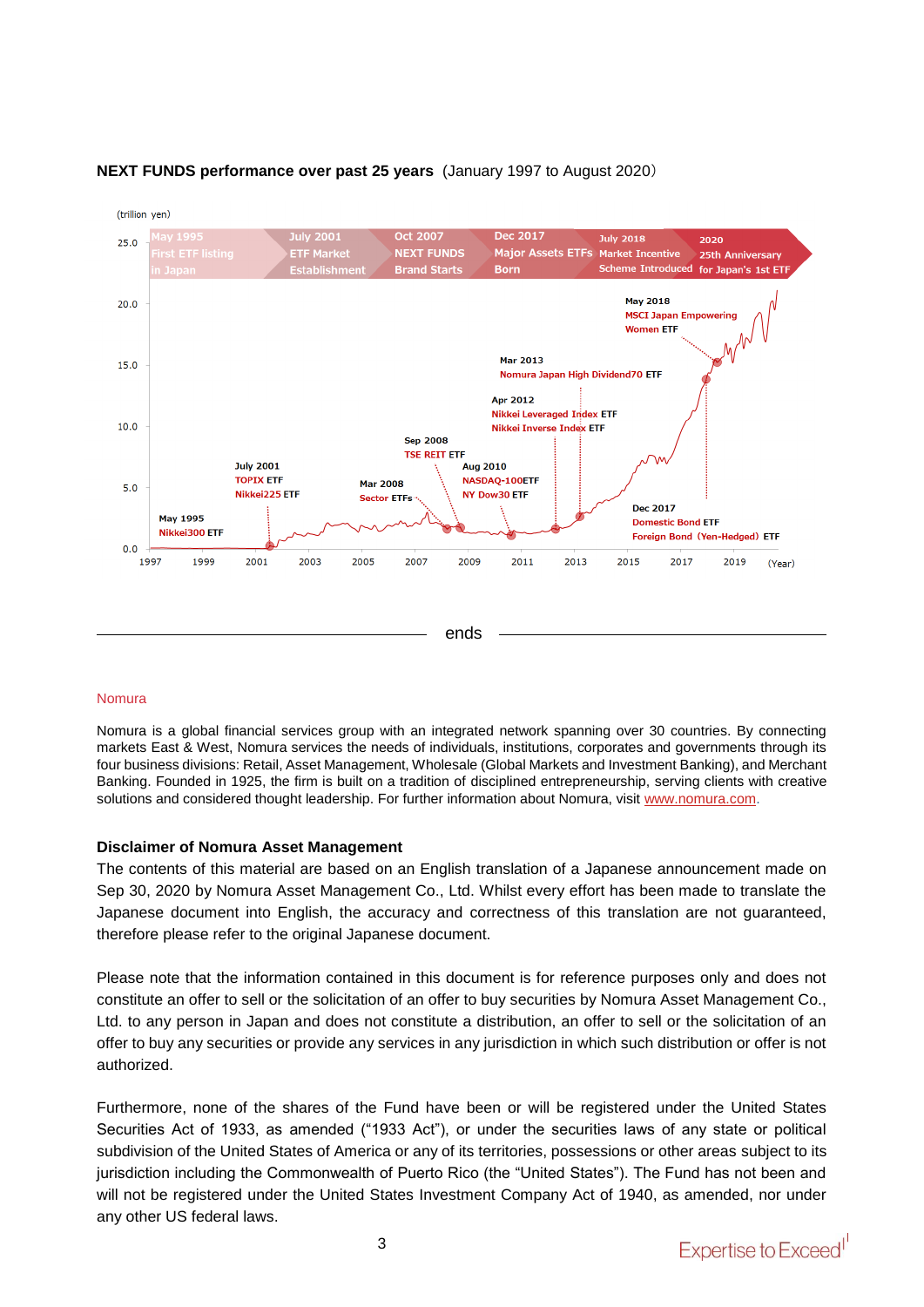Accordingly, the information in this document is not made or directed to any person in the United States and under no circumstance shall the provision of the information on this document be deemed to constitute an offer of securities or an offer to provide any services to any person in the United States or to any U.S. Person as the term is defined under 1933 Act.

Furthermore, the information in this document is not made or directed to any person in the United Kingdom and under no circumstances shall the provision of the information in this document be deemed to constitute an offer of securities or an offer to provide any services to any person in the United Kingdom.

## **Disclosures required in Japan**

Registered Company Name: Nomura Asset Management Co., Ltd.

Registration Number: Director of the Kanto Local Financial Bureau (Financial instruments firms) No. 373 Member Associations: The Investment Trusts Association, Japan; Japan Investment Advisers Association; Type II Financial Instruments Firms Association

This document is issued for reference purposes only and does not constitute disclosure material based on the Financial Instruments and Exchange Law. Moreover, this document is not in any way intended to be an investment solicitation. Before investing in the Fund, prospective investors should carefully read the "Securities Registration Statement", "the Prospectus", and the "Document Prior to Conclusion of Contract" under your own responsibilities and based on your own judgment.

Nomura Asset Management Co., Ltd. does not directly handle order requests for the Fund from investors. To invest in the Fund, it is necessary to open an account with a nearby Type-1 financial instruments business provider (securities firm) that handles ETFs and make a request to the broker.

Since the Fund invests primarily in securities and future contracts, there is a risk that the market price of such securities or the NAV per unit of the Fund could decline and cause an investment loss due to a decline in the stock price index, a price decline in securities comprising the index, the bankruptcy of a stock issuer, or deterioration in the financial conditions of an issuer, in addition to other market factors.

# **AN INVESTOR'S PRINCIPAL IS THEREFORE NOT GUARANTEED.**

# **AN INVESTOR SHALL BEAR THE FOLLOWING COSTS WHEN INVESTING IN THE FUND.**

## **Trading Fee**

Trading of the Fund incurs brokerage commission fees set by a Type-1 financial instruments business provider (securities firm) that handles the transaction. These commissions are separate from the actual transaction value. (Because the commissions charged by each securities firm differ, it is not possible to specify a maximum amount.)

## **Management Fees**

The amount of management fees will be an amount calculated according to (I) below plus that calculated according to (II) below daily during the Fund calculation period.

(I) The management fee will be a percentage of the Fund's total net assets no larger than 1.045% (0.95% exclusive of taxes) annually (the percentage will be at 1.045% [0.95% exclusive of taxes] as of Sep 30, 2020).

(II) Not more than 55% (50% exclusive of taxes) of loan fees when securities are lent.